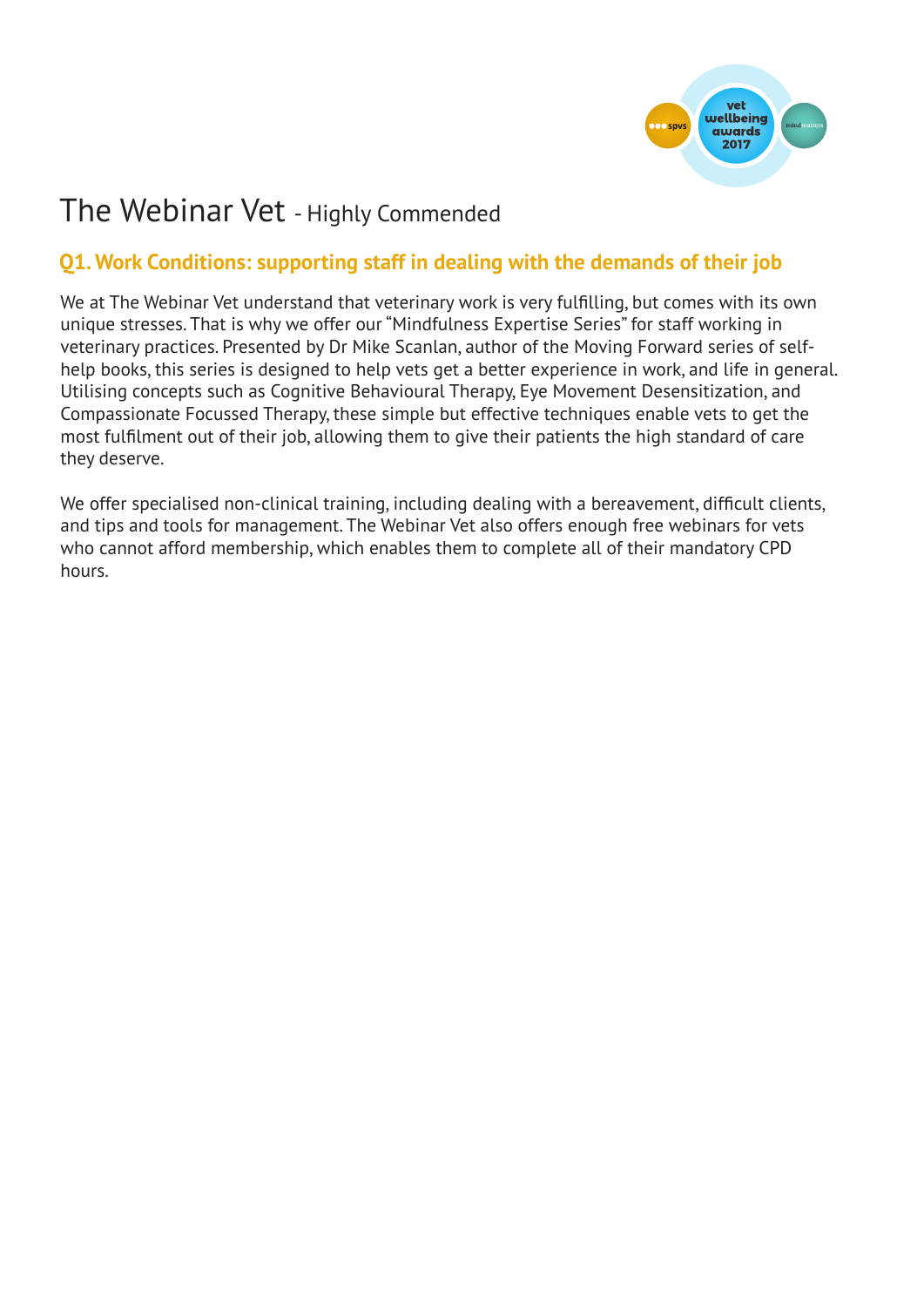#### **Q2. Balanced Workload: supporting work-life balance**

The Webinar Vet's entire philosophy is to help vets reduce stress by enabling them to do their CPD in a way that is convenient for them. We also employ vets and allow them to stay in practice working part time, to allow them to explore new career options without entirely leaving the profession they enjoy. We seek to create a friendly and informal office environment by allowing flexible hours to account for traffic and long distance travel before and after work, and freedom to take short breaks throughout the day.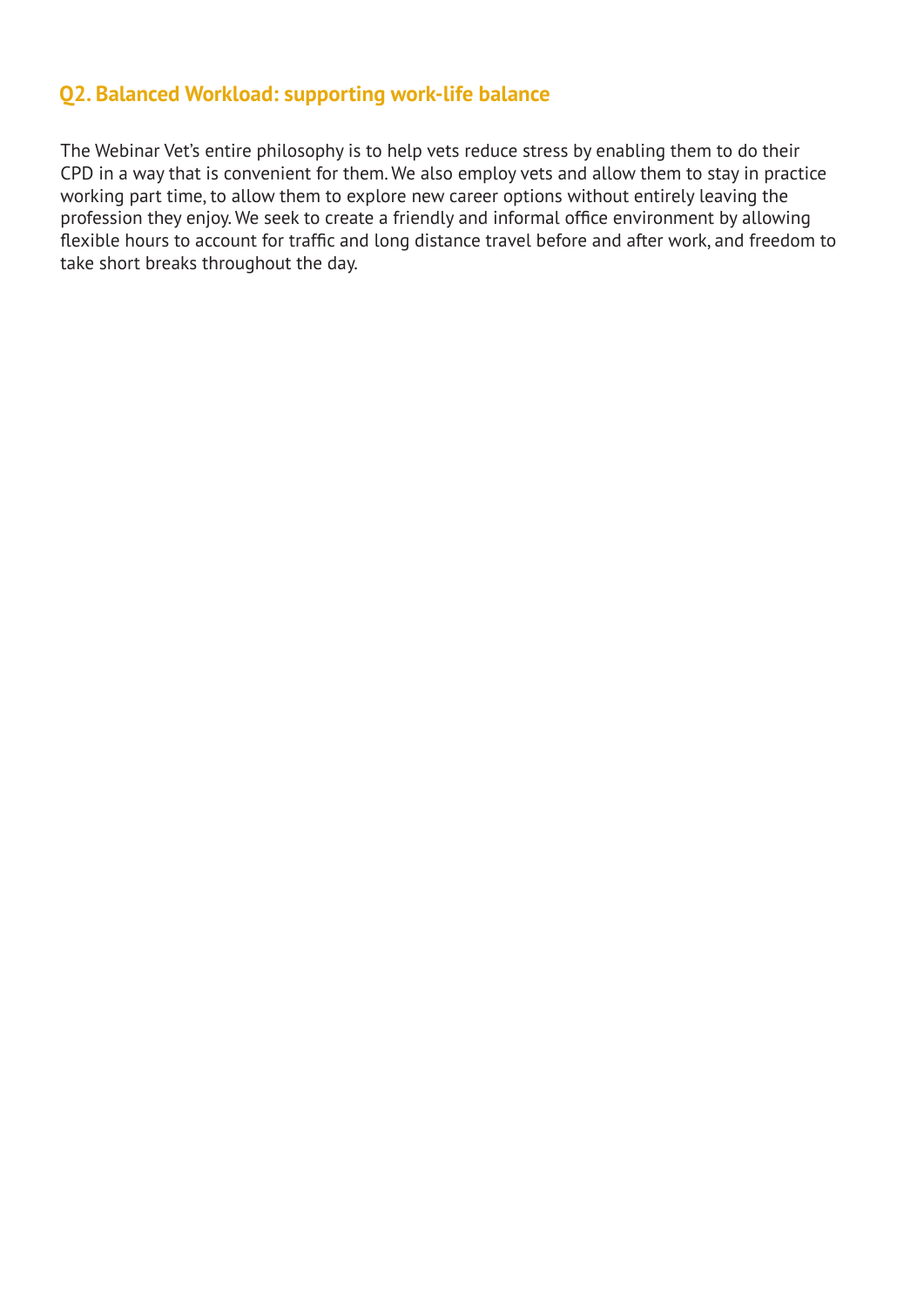#### **Q3. Relationships at Work: fostering effective working relationships**

One notable aspect of our business is that any employee can directly contact any other member of the company with ease, including the founder and CEO. This is encouraged, as it creates an open and positive atmosphere. We also make a point of having a meeting every Monday, where open discussion is encouraged, and any concerns or ideas about the direction the company is taking can be brought up here. By using the online organising program Asana, we are able to facilitate an easy way for people to work collaboratively.

If an employee wants to discuss a more personal issue, they can easily and promptly arrange an informal meeting with their manager, and the CEO if necessary. The HR manager also conducts frequent catch ups, where any lingering issues can be addressed.

We encourage an informal office environment which creates a more social atmosphere than many workspaces. For example, flexible lunch breaks allow colleagues to go to lunch together, which encourages office bonding. We also hold fairly regular work lunches and drinks, which allow people to socialise properly with their colleagues.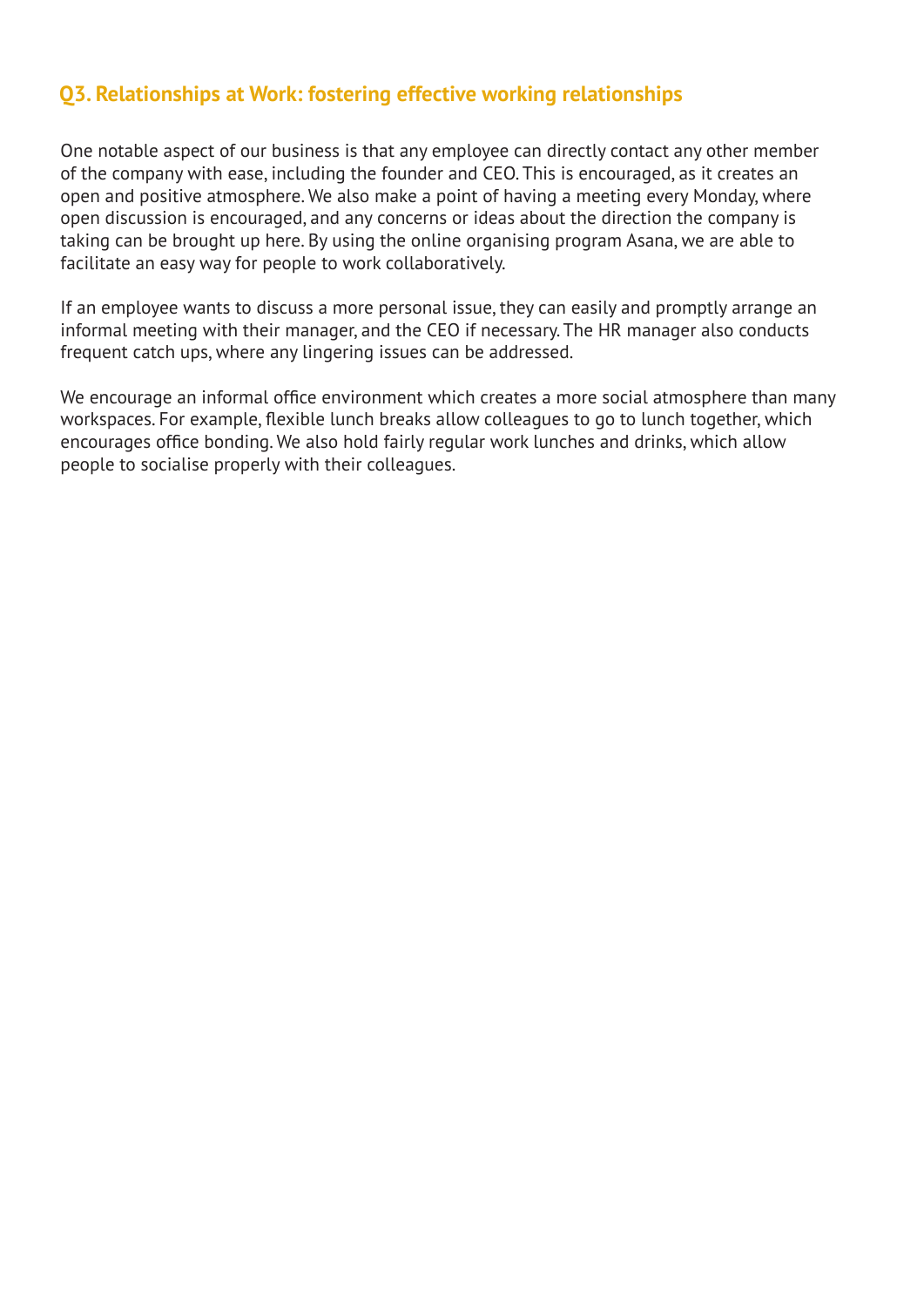# **Q4. Personal & Career Development: enabling staff to work effectively**

The sociable atmosphere that we encourage works well for personal support and development in the office. This is a space where people feel confident to ask colleagues and managers questions without fear or derision, and our tightknit team is always happy to help each other out. All new employees are given face to face training and will spend at least the first few months seated directly next to their manager to facilitate on-the-job learning. After three months, the new employee will have a detailed catch up with their manager, where there is opportunity to praise good work and suggest constructive criticism.

As we are a CPD company, we are dedicated to continually training our staff. We have an selection of webinars available based around various office disciplines which are available to anybody who wishes. We also conduct an employee of the quarter initiative, which is voted on by all staff members and acts as a morale booster and a bit of fun in the office.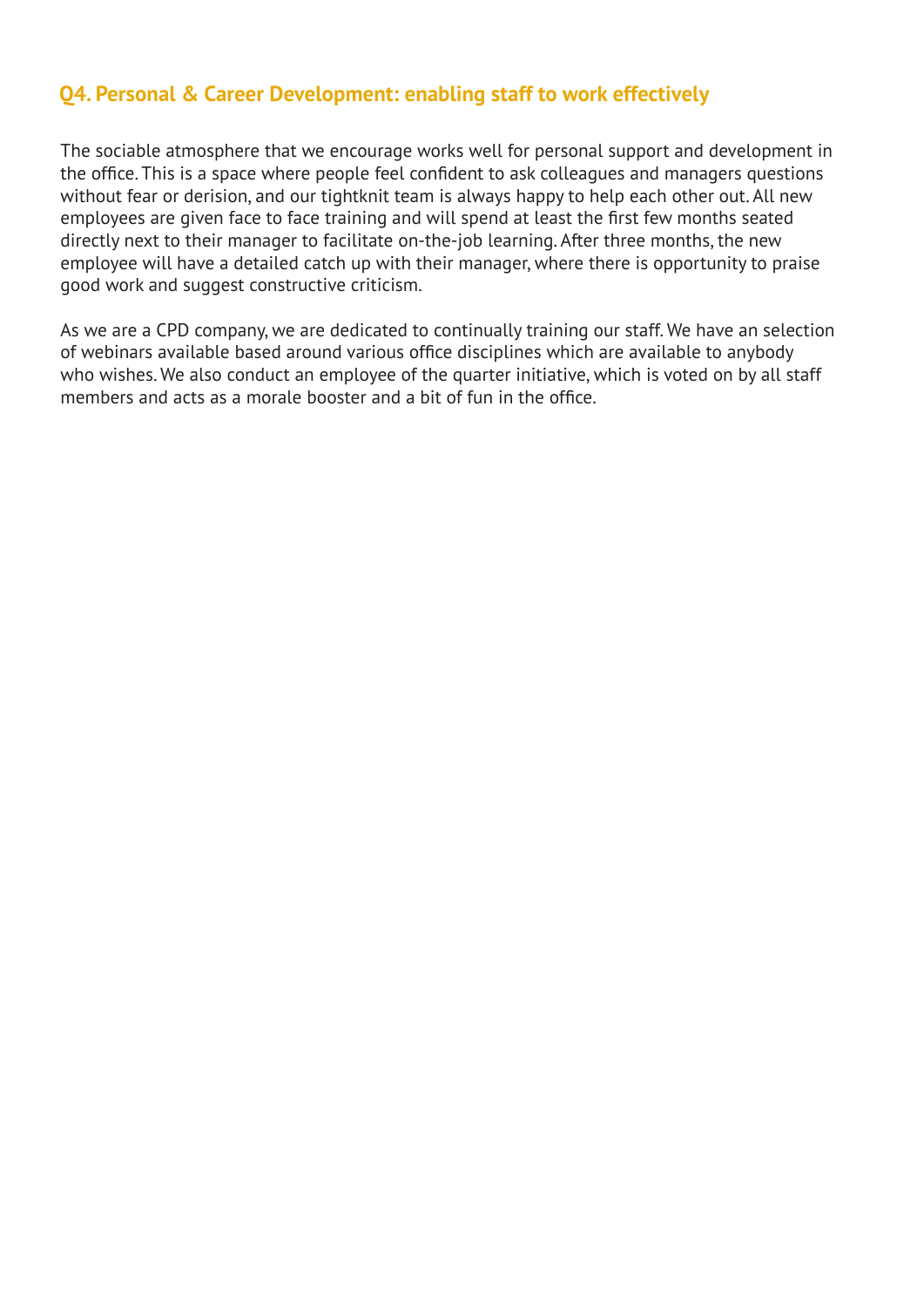#### **Q5. Control at Work: enabling staff to have a say in their work**

All staff members have monthly meetings with their line managers to go over their objectives and express 'their voice'. This is an opportunity to highlight what they are enjoying most and what areas they are finding particularly challenging and to discuss any changes that could be made to make them feel more in 'flow'.

Weekly meetings are held with an agenda directed by the team, an open task is created on our task management tool Asana where all staff can post any opinions, feedback, ideas they have and would like to discuss openly with the rest of the team. Notes are taking during these meetings and actioned afterwards to make sure everyone is being heard.

The Webinar Vet proud itself in its culture and values, meetings are organised with staff members to review these and discuss what each value means to them.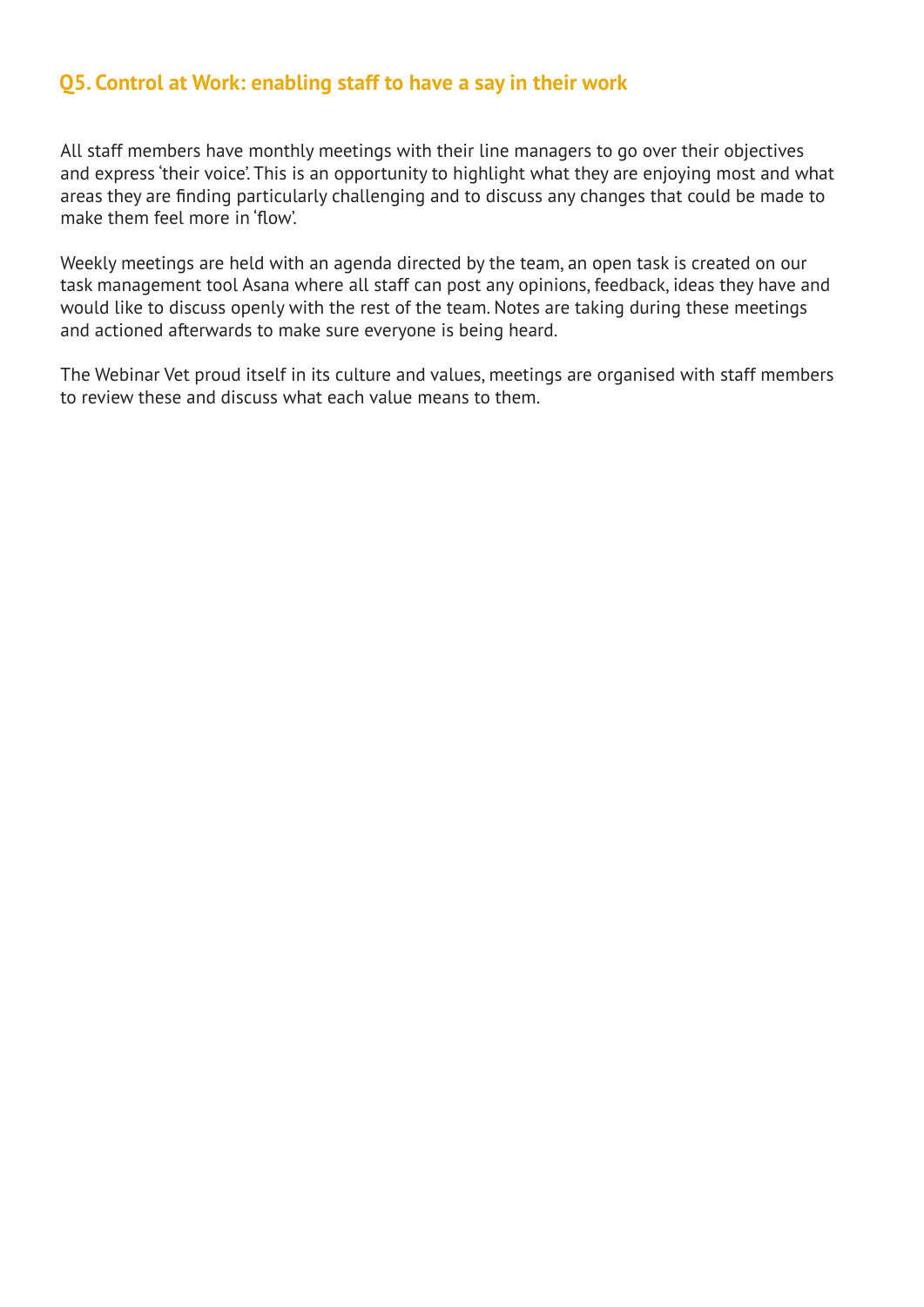# **Q6. Communication at Work**

Truthfulness is one of the core values of the business and is taken seriously at all levels. Openness is encouraged throughout the business and there are plenty of opportunities for staff to be informed of any changes in the company.

On a day to day basis group emails are regularly sent with updates on all aspects of the business. Any important updates or changes are announced in our weekly face to face meetings to encourage staff to ask any questions or put forward their queries for discussion. In a more formal setting, meetings are held every quarter with at least one board member attending, this enables staff the opportunity to feedback their questions directly to the board.